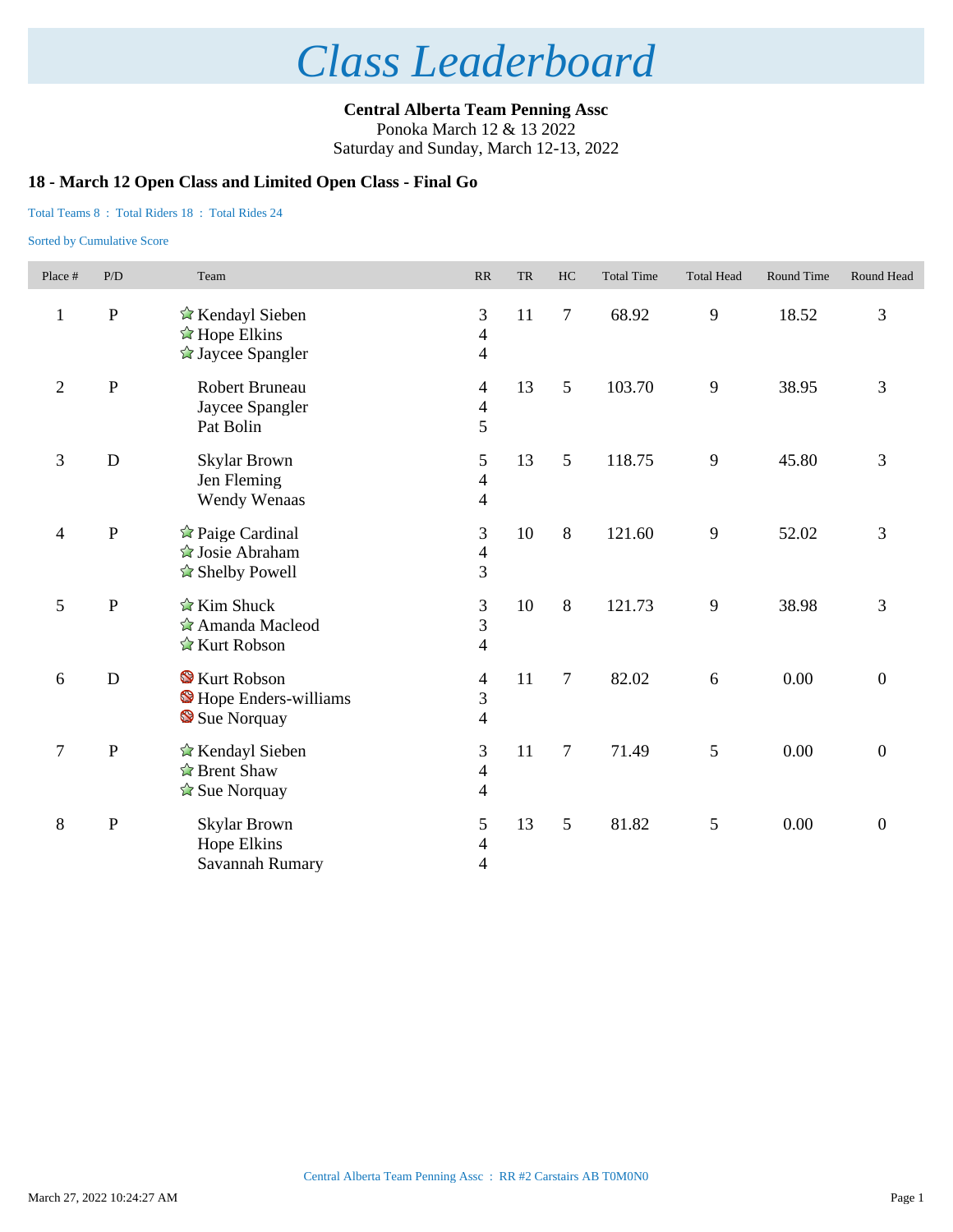**Central Alberta Team Penning Assc** Ponoka March 12 & 13 2022 Saturday and Sunday, March 12-13, 2022

### **10 - March 12 10 Class With 8 Incentive - Final Go**

#### Total Teams 10 : Total Riders 25 : Total Rides 30

| Place #          | $\rm P/D$    | Team                                                                             | $\ensuremath{\mathbf{R}}\ensuremath{\mathbf{R}}$ | ${\rm TR}$ | <b>Total Time</b> | <b>Total Head</b> | Round Time | Round Head       |
|------------------|--------------|----------------------------------------------------------------------------------|--------------------------------------------------|------------|-------------------|-------------------|------------|------------------|
| $\mathbf{1}$     | $\, {\bf P}$ | <b>Tucker Brown</b><br><b>Skylar Brown</b><br>Jessa Olson                        | 3<br>5<br>$\overline{2}$                         | 10         | 112.19            | 9                 | 39.97      | 3                |
| $\sqrt{2}$       | ${\bf P}$    | Kelly Hansen<br>Kevin Mcgillicky<br>Karl Megillicky                              | 3<br>$\overline{2}$<br>$\overline{4}$            | 9          | 114.64            | 9                 | 32.34      | 3                |
| 3                | ${\bf P}$    | <b>Shaelynn Enders</b><br>Karissa Enders<br>Hope Enders-williams                 | 3<br>3<br>$\overline{3}$                         | 9          | 135.81            | 9                 | 47.06      | 3                |
| $\overline{4}$   | ${\bf P}$    | Arlene Bruneau<br>Robert Bruneau<br>Kendayl Sieben                               | 3<br>$\overline{4}$<br>$\overline{3}$            | 10         | 139.99            | 9                 | 59.21      | 3                |
| 5                | $\, {\bf P}$ | Cavan Mcmullan<br>Shelley Zydek<br><b>Brad Richardson</b>                        | $\overline{3}$<br>3<br>$\overline{4}$            | 10         | 57.50             | 6                 | 0.00       | $\boldsymbol{0}$ |
| $\sqrt{6}$       | ${\bf P}$    | Kendayl Sieben<br>Robert Bruneau<br>April Howarth                                | 3<br>$\overline{4}$<br>$\overline{2}$            | 9          | 68.19             | 6                 | 0.00       | $\boldsymbol{0}$ |
| $\boldsymbol{7}$ | $\, {\bf P}$ | Len Gamache<br>Sue Norquay<br>Danielle Gamache                                   | $\mathbf{1}$<br>$\overline{4}$<br>5              | 10         | 73.74             | 6                 | 0.00       | $\boldsymbol{0}$ |
| 8                | $\, {\bf P}$ | $\hat{\mathbb{Z}}$ Meagan Blyth<br>$\triangle$ Doris Broderick<br>Amanda Macleod | $\mathbf{1}$<br>$\overline{2}$<br>$\overline{3}$ | 6          | 78.18             | 6                 | 0.00       | $\mathbf{0}$     |
| 9                | ${\bf P}$    | Larry Cressman<br>Doris Broderick<br>Jaycee Spangler                             | $\overline{4}$<br>$\sqrt{2}$<br>$\overline{4}$   | 10         | 83.62             | 6                 | 0.00       | $\overline{0}$   |
| 10               | ${\bf P}$    | ☆ Dale Lattery<br>☆ Shelley Zydek<br>Amanda Macleod                              | $\mathfrak{2}$<br>3<br>3                         | $\,8\,$    | 85.04             | $\sqrt{6}$        | 0.00       | $\boldsymbol{0}$ |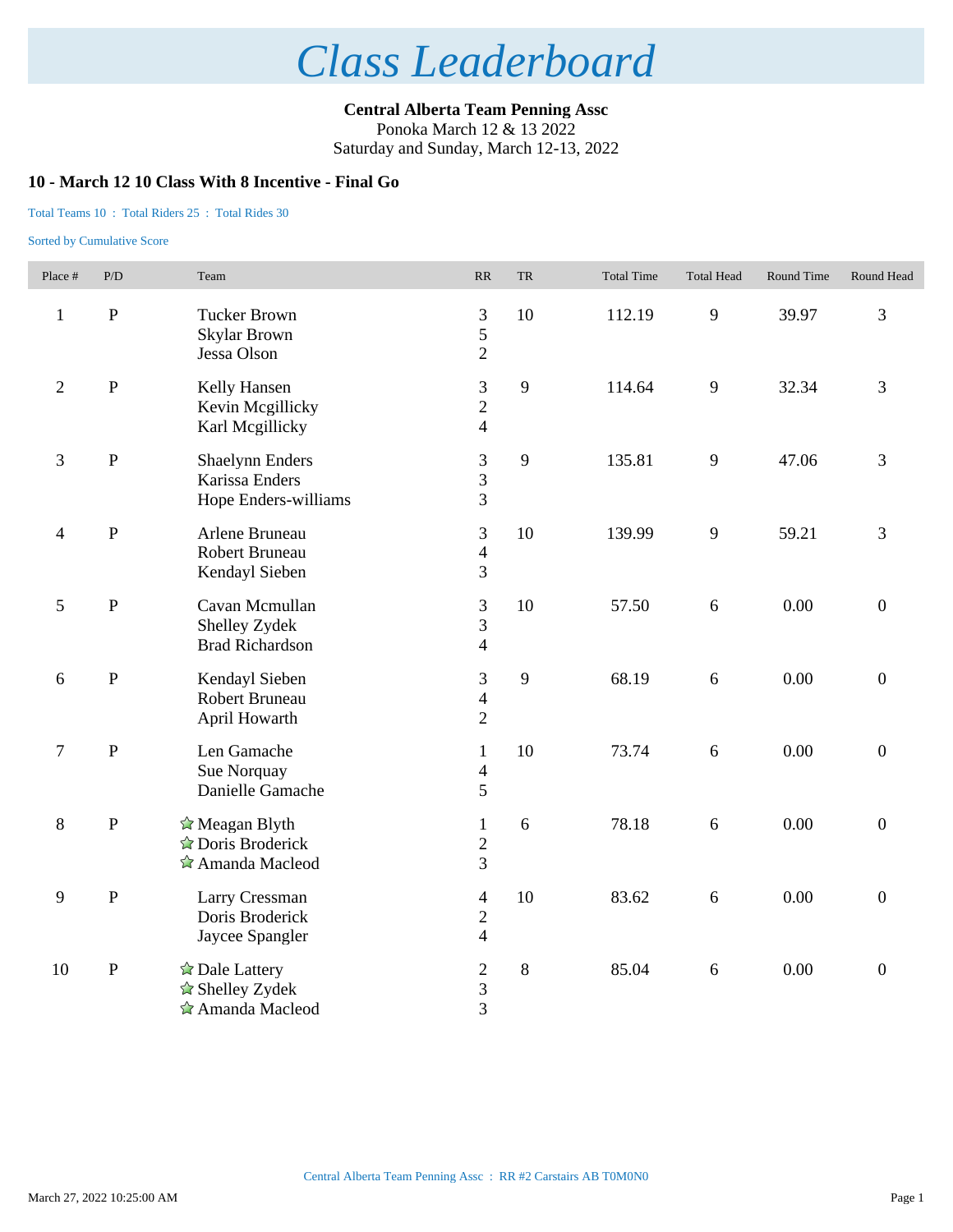**Central Alberta Team Penning Assc** Ponoka March 12 & 13 2022 Saturday and Sunday, March 12-13, 2022

## **7 - March 12 7 Class - Final Go**

## Total Teams 7 : Total Riders 20 : Total Rides 21

| Place #        | P/D         | Team                                                                    | RR                                                          | <b>TR</b>      | <b>Total Time</b> | <b>Total Head</b> | Round Time | Round Head       |
|----------------|-------------|-------------------------------------------------------------------------|-------------------------------------------------------------|----------------|-------------------|-------------------|------------|------------------|
| $\mathbf{1}$   | ${\bf P}$   | Luke Simpson<br>Doris Broderick<br>Shelby Powell                        | $\mathfrak{2}$<br>$\frac{2}{3}$                             | $\overline{7}$ | 138.48            | 9                 | 41.21      | 3                |
| $\overline{2}$ | ${\bf P}$   | Sharon Schwieger<br>Dale Lattery<br>Chuck Mcneil                        | $\boldsymbol{2}$<br>$\frac{2}{3}$                           | $\overline{7}$ | 144.40            | 9                 | 57.99      | 3                |
| 3              | ${\bf P}$   | Tom Williams<br>Hope Enders-williams<br><b>Shaelynn Enders</b>          | $\mathbf{1}$<br>$\frac{3}{3}$                               | $\overline{7}$ | 147.25            | 9                 | 47.54      | 3                |
| $\overline{4}$ | ${\bf P}$   | Joyce Enders<br>Karissa Enders<br><b>Lucas Garrett</b>                  | $\overline{c}$<br>$\overline{3}$<br>$\overline{2}$          | $\overline{7}$ | 144.12            | 8                 | 57.42      | $\mathfrak{2}$   |
| 5              | ${\bf P}$   | Arlene Bruneau<br>Kendayl Sieben<br><b>Reese Treliving</b>              | 3<br>$\overline{3}$<br>$\mathbf{1}$                         | $\overline{7}$ | 89.44             | 6                 | 0.00       | $\boldsymbol{0}$ |
| 6              | $\mathbf P$ | <b>Beckie Nickerson</b><br><b>Ron Marcinek</b><br><b>Steve Vallance</b> | $\overline{c}$<br>$\overline{\mathbf{3}}$<br>$\overline{2}$ | $\tau$         | 98.20             | 6                 | 0.00       | $\boldsymbol{0}$ |
| $\overline{7}$ | ${\bf P}$   | <b>Ron Marcinek</b><br>Lauren Oblak<br>Emma Shultz                      | 3<br>$\frac{2}{2}$                                          | $\tau$         | 105.15            | 5                 | 0.00       | $\overline{0}$   |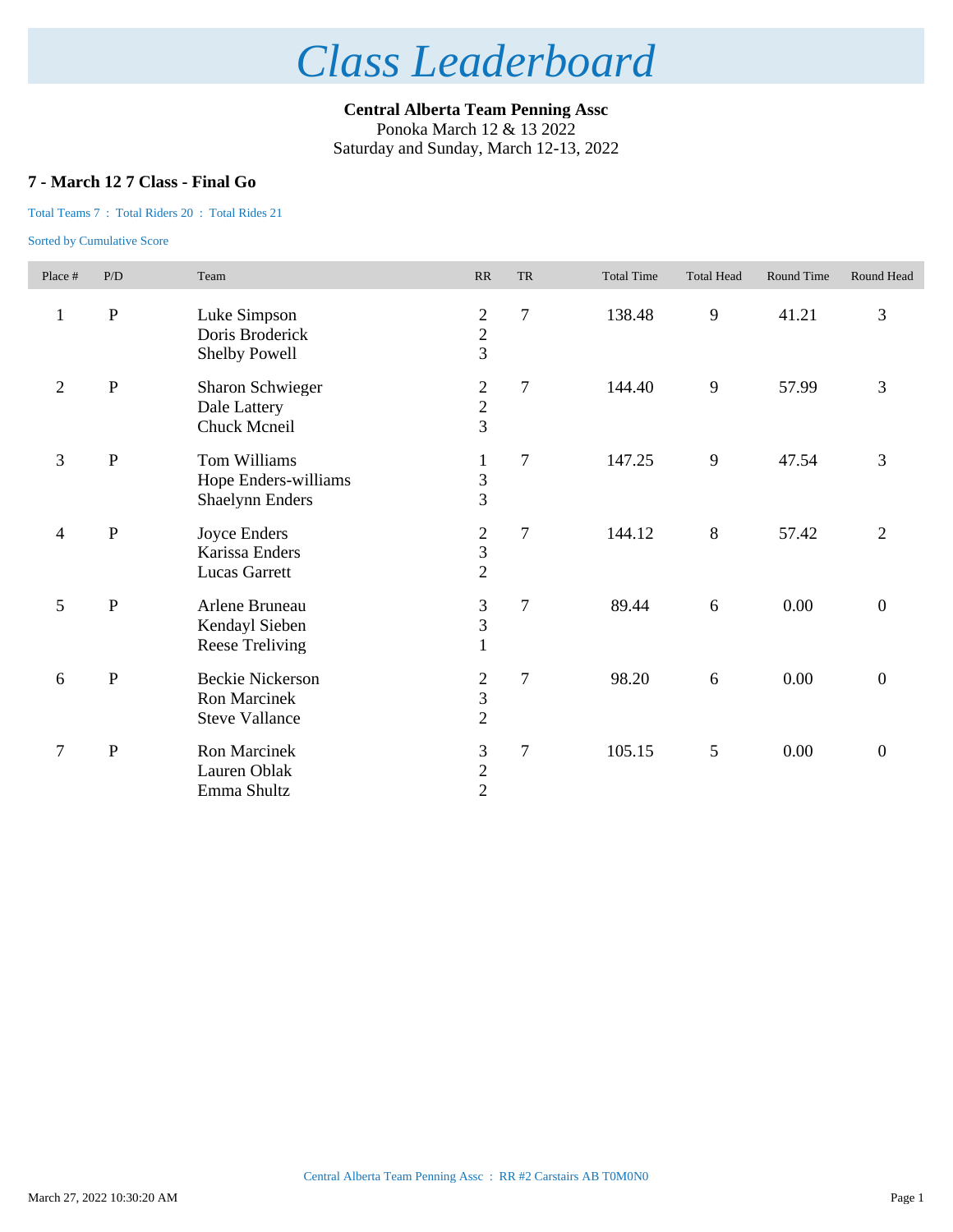**Central Alberta Team Penning Assc** Ponoka March 12 & 13 2022 Saturday and Sunday, March 12-13, 2022

## **5 - March 12 5 Class - Final Go**

### Total Teams 10 : Total Riders 22 : Total Rides 30

| Place #        | P/D          | Team                                                           | RR                                                 | <b>TR</b> | <b>Total Time</b> | <b>Total Head</b> | Round Time | Round Head       |
|----------------|--------------|----------------------------------------------------------------|----------------------------------------------------|-----------|-------------------|-------------------|------------|------------------|
| $\mathbf{1}$   | ${\bf P}$    | Joyce Enders<br>Sandra Frampton<br>Kayley Kearney              | $\mathbf{2}$<br>$\overline{c}$<br>$\mathbf{1}$     | 5         | 125.15            | 9                 | 49.22      | 3                |
| $\overline{2}$ | $\mathbf P$  | Anne Davisson<br>Carrie Simpson<br>Chris Powell                | $\mathbf{1}$<br>$\overline{c}$<br>$\overline{2}$   | 5         | 142.03            | 9                 | 47.35      | 3                |
| 3              | ${\bf P}$    | <b>Meghan Bundus</b><br>Luke Simpson<br>Anne Davisson          | $\mathbf{2}$<br>$\overline{c}$<br>$\mathbf{1}$     | 5         | 157.16            | 9                 | 54.37      | 3                |
| $\overline{4}$ | $\mathbf{P}$ | <b>Sharon Schwieger</b><br>Anne Davisson<br>Ray Davisson       | $\mathbf{2}$<br>$\mathbf{1}$<br>$\overline{2}$     | 5         | 169.46            | 9                 | 52.88      | 3                |
| $\mathfrak{S}$ | ${\bf P}$    | Kaleigh Mccallum<br><b>Serenity Enders</b><br>Jennifer Baldwin | $\sqrt{2}$<br>$\overline{2}$<br>$\mathbf{1}$       | 5         | 174.17            | $\boldsymbol{7}$  | 67.67      | $\mathbf{1}$     |
| 6              | ${\bf P}$    | Hiedi Richardson<br>Sandra Frampton<br>Julia Vallance          | $\boldsymbol{2}$<br>$\overline{2}$<br>$\mathbf{1}$ | 5         | 193.26            | 6                 | 64.35      | $\mathbf{1}$     |
| $\tau$         | $\mathbf P$  | Emma Shultz<br><b>Beckie Nickerson</b><br>Doran Shultz         | $\mathbf{2}$<br>$\sqrt{2}$<br>$\mathbf{1}$         | 5         | 195.19            | 6                 | 60.23      | $\overline{2}$   |
| 8              | $\mathbf{P}$ | <b>Bob Dennis</b><br><b>Beckie Nickerson</b><br>Shawn Schultz  | $\mathbf{1}$<br>$\overline{c}$<br>$\overline{2}$   | 5         | 93.73             | 6                 | 0.00       | $\boldsymbol{0}$ |
| 9              | $\mathbf P$  | Shawn Schultz<br>Emma Shultz<br>Doran Shultz                   | $\overline{c}$<br>$\sqrt{2}$<br>$\mathbf{1}$       | 5         | 96.17             | 6                 | 0.00       | $\boldsymbol{0}$ |
| 10             | ${\bf P}$    | Julia Vallance<br>Dale Lattery<br><b>Steve Vallance</b>        | $\mathbf{1}$<br>$\overline{c}$<br>$\overline{2}$   | 5         | 112.47            | $6\,$             | 0.00       | $\boldsymbol{0}$ |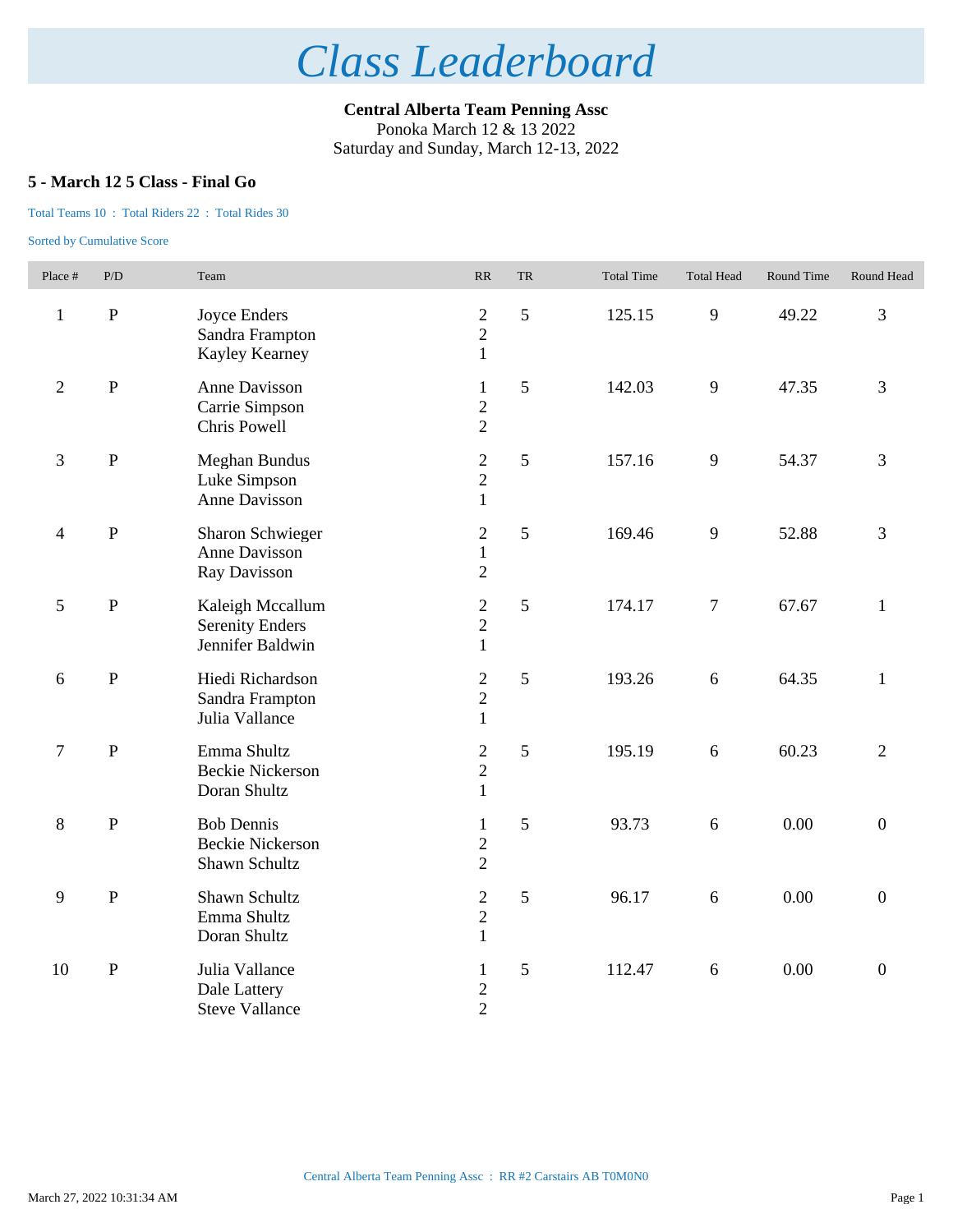**Central Alberta Team Penning Assc** Ponoka March 12 & 13 2022 Saturday and Sunday, March 12-13, 2022

## **11 - March 12 3 Plus Class - Final Go**

### Total Teams 17 : Total Riders 30 : Total Rides 51

| Place #                  | P/D          | Team                                                         | $\ensuremath{\mathsf{RR}}\xspace$                          | TR             | <b>Total Time</b> | <b>Total Head</b> | Round Time | Round Head       |
|--------------------------|--------------|--------------------------------------------------------------|------------------------------------------------------------|----------------|-------------------|-------------------|------------|------------------|
| $\mathbf{1}$             | ${\bf P}$    | Lucas Garrett<br>Curtis Pederson<br><b>Brent Shaw</b>        | $\mathfrak{2}$<br>$\mathbf{1}$<br>$\overline{\mathcal{A}}$ | $\tau$         | 109.62            | $\mathfrak{S}$    | 64.13      | $\overline{c}$   |
| $\overline{2}$           | ${\bf P}$    | <b>Maddy Vallance</b><br><b>Terry Gallais</b><br>Cody Walker | $\mathbf{1}$<br>$\overline{c}$<br>$\overline{4}$           | $\overline{7}$ | 128.80            | $\mathfrak{S}$    | 61.33      | 3                |
| $\mathfrak{Z}$           | ${\bf P}$    | Helen Tyrell<br><b>Serenity Enders</b><br>Jaycee Spangler    | $\mathbf{1}$<br>$\overline{c}$<br>$\overline{4}$           | $\tau$         | 108.03            | $\mathfrak{Z}$    | 33.03      | $\mathfrak{Z}$   |
| $\overline{\mathcal{A}}$ | ${\bf P}$    | Jessica Tyrrell<br><b>Lucas Garrett</b><br><b>Brian Dick</b> | $\boldsymbol{2}$<br>$\overline{c}$<br>$\overline{4}$       | $\,8\,$        | 115.40            | $\mathfrak{Z}$    | 75.00      | $\boldsymbol{0}$ |
| 5                        | $\mathbf{P}$ | <b>Madison Banks</b><br>Joyce Enders<br>Jerry Houghton       | $\mathbf{1}$<br>$\sqrt{2}$<br>$\overline{\mathbf{4}}$      | $\tau$         | 129.15            | $\mathfrak{Z}$    | 54.15      | $\mathfrak{Z}$   |
| 6                        | $\, {\bf P}$ | Curtis Pederson<br>Kay-cee Gallay<br>Jaycee Spangler         | $\mathbf{1}$<br>$\mathbf{1}$<br>$\overline{\mathcal{A}}$   | 6              | 134.58            | 3                 | 75.00      | $\boldsymbol{0}$ |
| $\tau$                   | $\mathbf{P}$ | Nick Ireland<br>Jen Zieglansberger<br>Larry Cressman         | $\mathbf{1}$<br>$\mathbf{1}$<br>4                          | 6              | 138.33            | $\mathfrak{Z}$    | 63.33      | 3                |
| $\,8\,$                  | ${\bf P}$    | <b>Beau Riedel</b><br><b>Serenity Enders</b><br>Joyce Enders | $\overline{4}$<br>$\overline{c}$<br>$\overline{2}$         | $\,8\,$        | 143.12            | 3                 | 68.12      | $\mathfrak{Z}$   |
| $\mathbf{9}$             | ${\bf P}$    | Danielle Gamache<br>Helen Tyrell<br>Sondra Middleton         | 5<br>$\mathbf{1}$<br>$\mathbf{1}$                          | $\tau$         | 145.42            | $\mathfrak{Z}$    | 70.42      | 3                |
| $10\,$                   | $\, {\bf P}$ | Darlene "dar" Rumbolt<br>Jen Zieglansberger<br>Sue Norquay   | $\overline{c}$<br>$\mathbf{1}$<br>$\overline{\mathcal{A}}$ | 7              | 140.10            | $\mathfrak{2}$    | 65.10      | $\overline{2}$   |
| 11                       | $\, {\bf P}$ | Sue Norquay<br>Julia Vallance<br>Jessica Tyrrell             | 4<br>$\mathbf{1}$<br>$\mathbf{2}$                          | 7              | 141.25            | $\mathbf{1}$      | 66.25      | $\mathbf{1}$     |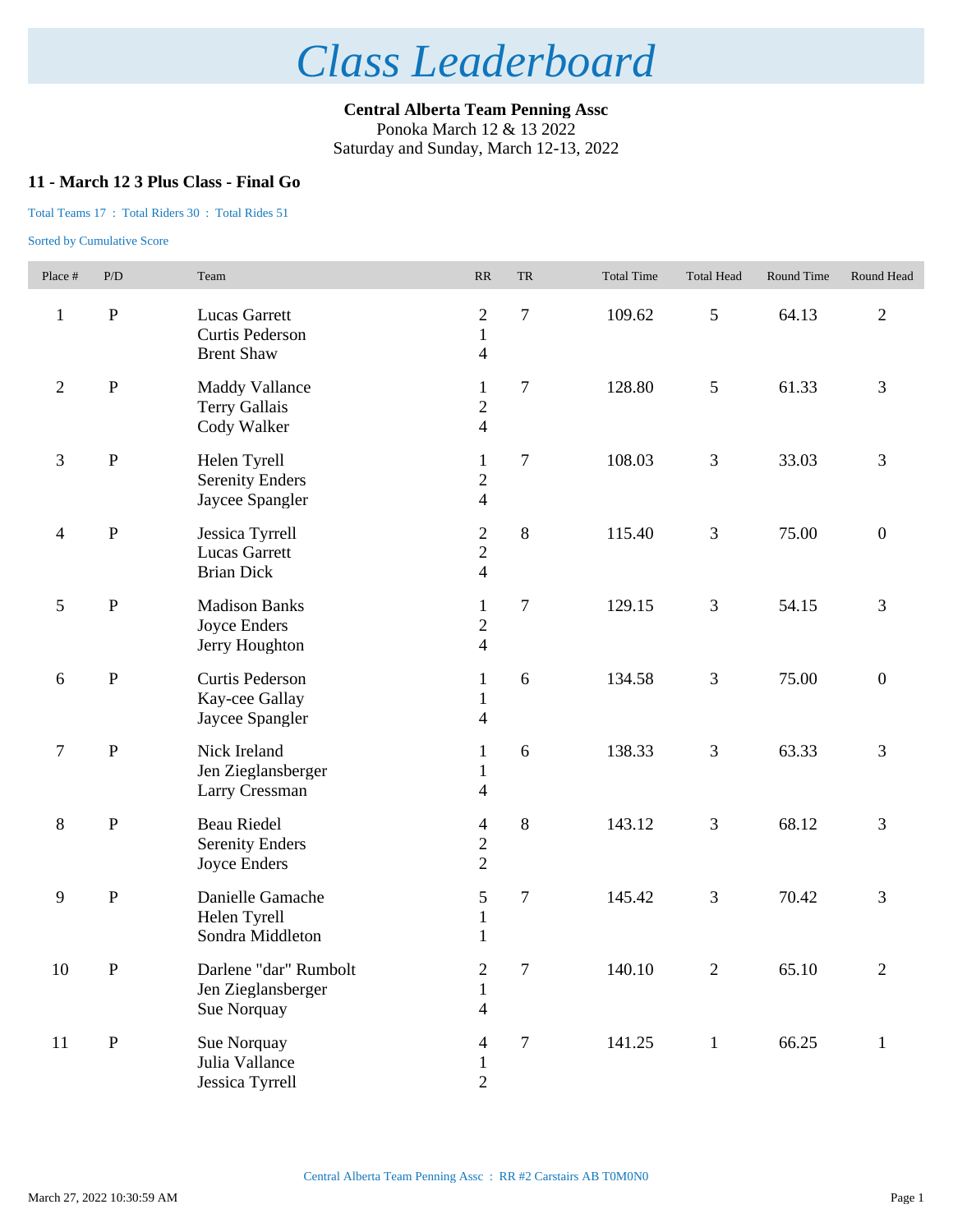## **11 - March 12 3 Plus Class - Final Go**

Total Teams 17 : Total Riders 30 : Total Rides 51

| Place # | P/D          | Team                                                              | RR                                             | <b>TR</b>      | <b>Total Time</b> | <b>Total Head</b> | Round Time | Round Head       |
|---------|--------------|-------------------------------------------------------------------|------------------------------------------------|----------------|-------------------|-------------------|------------|------------------|
| 12      | ${\bf P}$    | Kay-cee Gallay<br><b>Madison Tessemaker</b><br><b>Beau Riedel</b> | $\mathbf{1}$<br>$\mathbf{1}$<br>$\overline{4}$ | 6              | 150.00            | $\boldsymbol{0}$  | 75.00      | $\boldsymbol{0}$ |
| 12      | $\mathbf P$  | Julia Vallance<br><b>Maddy Vallance</b><br><b>Brad Richardson</b> | $\mathbf{1}$<br>$\mathbf{I}$<br>4              | 6              | 150.00            | $\boldsymbol{0}$  | 75.00      | $\boldsymbol{0}$ |
| 12      | ${\bf P}$    | Terry Gallais<br>Jenna Muzzo<br>Pat Bolin                         | $\mathfrak{2}$<br>$\mathbf{1}$<br>5            | 8              | 150.00            | $\boldsymbol{0}$  | 75.00      | $\boldsymbol{0}$ |
| 12      | $\, {\bf P}$ | <b>Madison Tessemaker</b><br>Nick Ireland<br>Danielle Gamache     | $\mathbf{I}$<br>5                              | $\overline{7}$ | 150.00            | $\boldsymbol{0}$  | 75.00      | $\boldsymbol{0}$ |
| 12      | ${\bf P}$    | Len Gamache<br>Jenna Muzzo<br><b>Brian Dick</b>                   | $\mathbf{I}$<br>$\mathbf{1}$<br>4              | 6              | 150.00            | $\boldsymbol{0}$  | 75.00      | $\boldsymbol{0}$ |
| 12      | ${\bf P}$    | Sondra Middleton<br>Doran Shultz<br>Sue Norquay                   | $\bf{l}$<br>$\mathbf{I}$<br>4                  | 6              | 150.00            | $\boldsymbol{0}$  | 75.00      | $\boldsymbol{0}$ |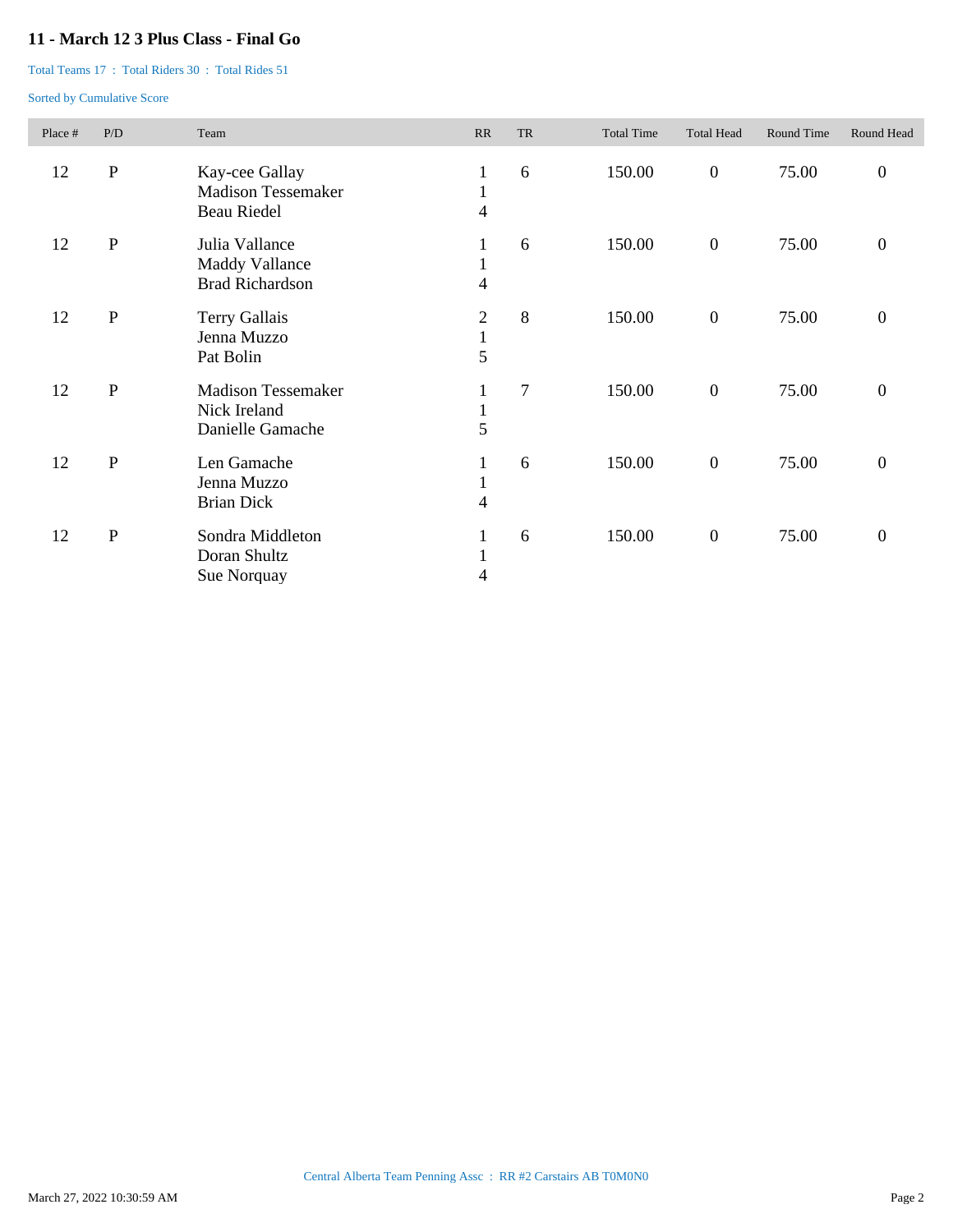**Central Alberta Team Penning Assc** Ponoka March 12 & 13 2022 Saturday and Sunday, March 12-13, 2022

### **20 - March 12 Junior Youth Class - Final Go**

#### Total Teams 3 : Total Riders 6 : Total Rides 9

| Place #        | P/D         | Team                                                       | RR | TR | <b>Total Time</b> | <b>Total Head</b> | Round Time | Round Head |
|----------------|-------------|------------------------------------------------------------|----|----|-------------------|-------------------|------------|------------|
|                | $\mathbf P$ | Hope Elkins<br><b>Maddy Vallance</b><br>Clark Vallance     | 4  | 6  | 112.77            |                   | 37.77      |            |
| $\overline{2}$ | P           | Bailee O'rourke<br><b>Maddy Vallance</b><br>Cody Walker    | 4  | 6  | 146.97            |                   | 71.97      |            |
| 3              | P           | Clark Vallance<br><b>Bailee O'rourke</b><br>Amanda Goodwin | 4  | 6  | 150.00            | $\boldsymbol{0}$  | 75.00      | 0          |